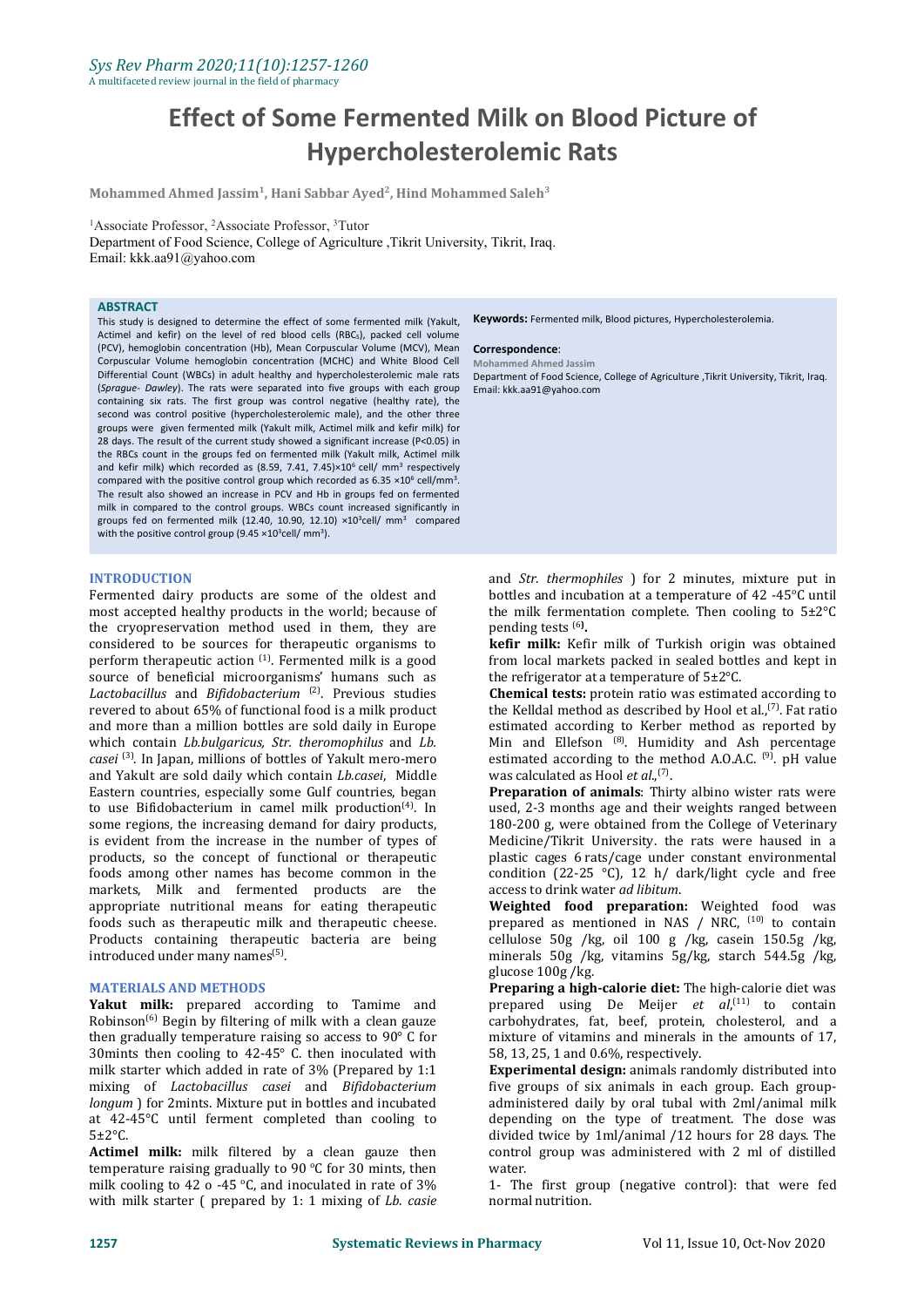2- The second group (positive control): Rats fed on a high-calorie diet (a fatty diet) for the duration of the experiment.

3- The third group: Rats fed on a fat diet with 2 ml from Yakult milk.

4- Fourth group: It was fed on a fat diet with 2 ml from Actimel milk.

5- Fifth group: It was fed on a fat diet with 2 ml from kefir

Biochemical tests: After the end of the experiment period, the rats were prevented from food for approximately 12 hours Fasting, the animals were then drugged with chloroform, then blood was drawn directly from the heart and placed in test tubes that contain the substance (EDTA) for blood tests that included estimating RBCs, Hb, MCV, MCHC, WBCs count <sup>(12)</sup>.

. **Statistical analysis:** The experiment was carried out under Complete Randomized Design (CRD) An analyzed of variance was performed using the Linear Model General Within the ready statistical program SAS<sup>(13)</sup> In the case of significant differences, use the Duncan test  $(14)$  (kifer m

to determine the significance of the differences between the different averages at the probability level (0.05).

# **RESULTS AND DISCUSSION**

 $\lim_{n \to \infty}$  recorded that the ratio of protein, fat and, humidity in Chemical composition of fermented milk: from a table (1) showed that the chemical composition of Yakult, Actimel, and kefir milk used in the study was a protein ratio were 3.77%. 4.21% and 2.98% respectively. Fat ratio were 2.93%, 3.65% and 3.0% respectively. Ash ratio were 0.68%, 0.72% and 0.69% respectively while the pH 4.56, 4.42 and 4.50 respectively. This result agreement with result of AL-Jobouri, <sup>(15)</sup> who recorded ratio protein, fat, humidity, ash and total acidity in Yakult milk were 3.37%, 3.00%, 88.08%, 0.60% and 0.94% respectively while pH 4.35. also, the result of current study agreement with result of AL-Jashe, (16) who recorded protein ratio, fat ratio, humidity, ash and total acidity in (Actimel milk) were 4.27%, 3.68%, 87.29%, 0.60% and 0.88%, respectively. and results showed by Al-Krenawie,  $^{(17)}$  who (kifer milk ) were 2.98, 3.00 and 89.81% respectively while pH 4.45.

| <b>Table 1:</b> Chemical composition of fermented milk |  |
|--------------------------------------------------------|--|
|                                                        |  |

| Fermented | percentage (%)    |                   |                      |                   |                   |                   |
|-----------|-------------------|-------------------|----------------------|-------------------|-------------------|-------------------|
| milk      | Protein           | Fat               | Humidity             | Ash               | Total acidity     |                   |
| Yakult    | 3.77 <sup>b</sup> | 2.93c             | 87.95 <sup>b</sup>   | 0.68 <sup>b</sup> | 0.90 <sup>a</sup> | 4.56 <sup>a</sup> |
| Actimel   | 4.21 <sup>a</sup> | 3.65 <sup>a</sup> | 87.34 <sup>b</sup>   | 0.83 <sup>a</sup> | 0.83 <sup>b</sup> | 4.42c             |
| Kefir     | 2.98 <sup>c</sup> | 3.00 <sup>b</sup> | $89.81$ <sup>a</sup> | 0.69 <sup>b</sup> | 0.87a             | 4.45 <sup>b</sup> |

Each value is an average of three experimental samples analyzed in triplicate.

Red blood cells: The results of the statistical analysis showed a probability level (P≤0.05) for some blood picture parameters of experimental animals dosed for 28 days as in table (2) There was a significant difference in the total number of RBCs and all groups compared to the control group  $(6.35 \times 10^6)$  cells/mm<sup>3</sup>. also, the result currer showed significant increasing in PCV value in group treated with Yakult, aktimel and kifer fermented milk (41.78, 39.09 and 40.12)% respectively compare with positive control group (32.16%). As for the concentration of (Hb), the results showed that there was a significant difference in the Hb for all groups dosed with fermented milk compared to the positive control group that amounted (10.02)g/dL. The result of current study refers to significant increasing in MCV in treated group (67.58, 64.86 and 66.27)  $\mu$ m<sup>3</sup> in yakult, aktimel and kifer included fermented milk compared to the positive control group which is  $65.08\mu m^3$ . The (MCHC) significant increase see the remove the f fermented feeding in groups in compared to the positive control group which reach to 32.15g/dL. as in table (2).

The decrease in value of Hb, PCV and RBCs in hypercholestromic group occur when distraction more than production (18) . Decrease in RBCs count lead to Decrease in Hb value, Because of the relationship between RBCs, Hb and PCV it decreases with gather in current study, RBCs maybe lysis by cholesterol oxidative stress which lead to precipitation of Heinz bodies in RBSc (19) . The results of the current study showed that the treatment of rats with yakult, actimel and kefir led to a significant increase in The increasing in the value of RBCs, PCV and Hb, The reason is that it contains some antioxidants, including a group that works to prevent the formation of free radicals such as zinc, which is included in the superoxide desmutase enzyme synthesis which in turn prevent oxidative stress and Selenium which is included in the synthesis of Glutathione peroxidase (GSH\_PX) which in turn prevent oxidative stress, Others remove the free radicals formed before entering the chain reaction, such as vitamins A and  $E^{(20)}$ .

| Parameters<br>Groups | <b>RBCs</b><br>$(X10^6$ mm <sup>3</sup> ) | PCV(%)             | Hb(g/dl)     | MCV $(\mu m^3)$    | <b>MCH</b><br>(Pg/cell) | MCHC $(g/dl)$      |
|----------------------|-------------------------------------------|--------------------|--------------|--------------------|-------------------------|--------------------|
|                      | 6.35                                      | 34.82              | 11.14        | 65.08              | 20.82                   | 31.99              |
| negative control     | $\pm 0.15$ bc                             | ±1.28 <sup>d</sup> | $\pm 0.76$ b | ±1.14 <sup>b</sup> | $\pm 0.23$ c            | ±0.86 <sup>a</sup> |
| positive control     | 5.21                                      | 32.16              | 10.02        | 74.01              | 23.80                   | 32.15              |

**Table 2:** effect of fermented milk feeding on the complete blood count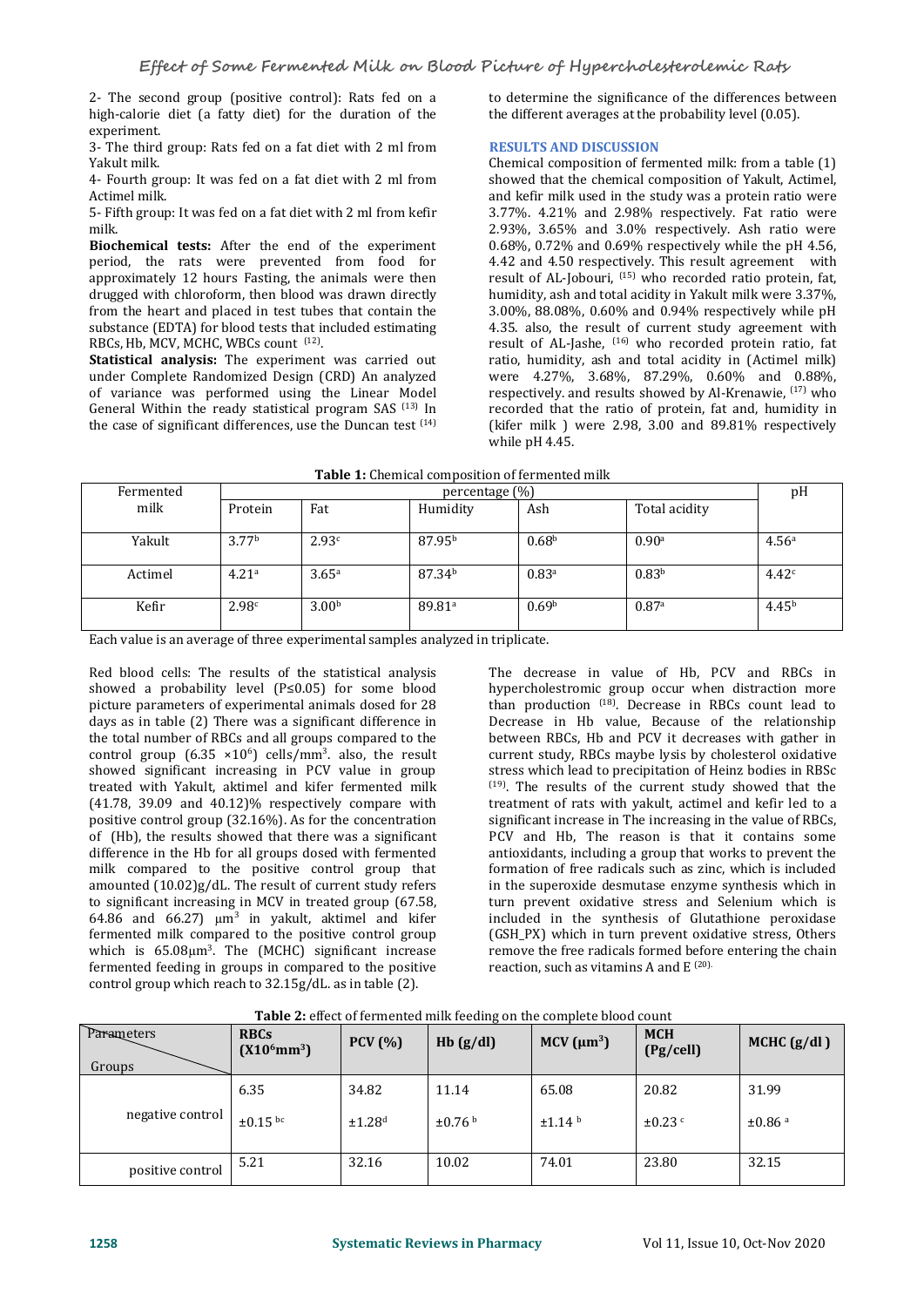**Effect of Some Fermented Milk on Blood Picture of Hypercholesterolemic Rats**

|              | $\pm 0.43$              | ±0.35e             | $\pm 0.82$ <sup>c</sup> | $\pm$ 1.29 $\degree$ | $\pm 0.57$ <sup>d</sup> | $\pm 1.67$ c            |
|--------------|-------------------------|--------------------|-------------------------|----------------------|-------------------------|-------------------------|
|              | 8.59                    | 41.78              | 14.63                   | 67.58                | 22.59                   | 33.43                   |
| Yakult milk  | $±0.45$ <sup>a</sup>    | ±1.32 <sup>a</sup> | $±0.94$ <sup>a</sup>    | ±0.87 <sup>a</sup>   | $\pm 0.67$ <sup>a</sup> | ±1.09 <sup>a</sup>      |
|              | 7.41                    | 39.09              | 13.38                   | 64.86                | 21.03                   | 32.43                   |
| Actimel milk | $\pm 0.16$ <sup>b</sup> | ±1.56 <sup>c</sup> | $\pm 0.82$ b            | ±1.18 <sup>b</sup>   | $\pm 0.49$ b            | ±1.90 <sup>b</sup>      |
|              | 7.45                    | 40.12              | 13.70                   | 66.27                | 21.46                   | 32.39                   |
| kifer milk   | $\pm$ 0.65 <sup>b</sup> | ±1.44 <sup>b</sup> | $\pm 0.51$ b            | ±1.72 <sup>b</sup>   | $\pm 0.68$ b            | $\pm$ 1.77 <sup>b</sup> |

- Values are expressed as mean ± SD for six animals in each group.

- Level of significance p < 0.05.

or due to the role of microorganism which increase readiness of Fe, Cu, and folic acid for absorption <sup>(21)</sup>. high choles . increase number of platelets is a healthy sign due to bioactive components of whey proteins <sup>(22)</sup>. .

White Blood Cell Differential WBCs Count: The result showed significant increasing in the total number of white blood cells (WBCs) for all fermented dairy groups, reaching (12,40, 10.90 and 12.10)  $\times$ 10<sup>3</sup> cells /mm<sup>3</sup> for lac yakult, aktimel and kifer fermented milk respectively compared with positive control group which 8.20×10 <sup>3</sup>cells/mm<sup>3</sup> . The results showed a significant increase in the number of Lymphocytes in all treated group compared with positive control group which reach to 30.75%. The percentage of granulocytes were decreased significantly in treated groups compared with positive control group reach to 68.78%. as in table (3). This result agreement with Al-shaikh and Doosh, <sup>(23)</sup> who

for lactic acid bacteria (LAB). This study was conducted to recorded decrease in WBCs count in animal was fed on high cholesterol diet. While increase in WBCs occur in animal fed on fermented milk. That's due to ability of microorganism to increase diagestibilty, feed metabolism, growing rate, and preservation WBCs from oxidative stress <sup>(24)</sup>. Researcher Alzubaidi et al, <sup>(25)</sup> noted fermented milk is a popular food that contains various probiotic evaluate the effect of fermented milk on some physiological parameters which have benefits to health of human. 75 volunteers were selected and divided into 3 groups the volunteers were given fermented milk every morning as a breakfast meal for (21) days. Blood samples were collected at the end of the experiment. The results in this study exhibited a significant decrease (P<0.05) in in Hb, PCV, and WBCs.

| Parameters<br>Groups | $WBCs$<br>( $\times$ 10 <sup>3</sup> /mm <sup>3</sup> ) | Lymphocyte %       | $\frac{0}{0}$<br>Monocyte | Granulocyte %      |
|----------------------|---------------------------------------------------------|--------------------|---------------------------|--------------------|
|                      | 9.45                                                    | 32.54              | 5.10                      | 62.78              |
| negative control     | ±1.13 <sup>c</sup>                                      | ±1.36 <sup>b</sup> | ±1.21 <sup>c</sup>        | ±1.89 <sup>b</sup> |
|                      | 8.20                                                    | 30.75              | 4.30                      | 68.78              |
| positive control     | ±1.93 <sup>d</sup>                                      | ±1.52 <sup>c</sup> | ±1.76 <sup>d</sup>        | ±2.11 <sup>a</sup> |
|                      | 12.40                                                   | 35.97              | 5.90                      | 54.03              |
| Yakult milk          | ±1.21 <sup>a</sup>                                      | $\pm 0.98^{\rm a}$ | ±1.17 <sup>a</sup>        | ±1.06 <sup>d</sup> |
|                      | 10.90                                                   | 35.35              | 5.40                      | 57.05              |
| Actimel milk         | ±1.86 <sup>b</sup>                                      | $\pm 1.16^{\rm a}$ | ±1.67 <sup>b</sup>        | ±1.63 <sup>c</sup> |
|                      | 12.10                                                   | 35.30              | 5.30                      | 57.20              |
| kifer milk           | $\pm 1.24^{\rm a}$                                      | $\pm 1.68^{\rm a}$ | ±1.04 <sup>b</sup>        | ±1.15 <sup>c</sup> |

|  | <b>Table 3:</b> effect of fermented milk on White Blood Cell Differential WBCs Count. |  |
|--|---------------------------------------------------------------------------------------|--|
|  |                                                                                       |  |

-Values are expressed as mean ± SD for six animals in each group.

- Level of significance p < 0.05.

# **CONCLUSION**

Fermented milk is crucial to keep the people healthy. As

**CONCLUSION**<br>
per the study It can therefore be concluded that Yakult milk per the study It can therefore be concluded that Yakult per the study It can therefore be concluded that Yakult per the study It can therefore be c improving the efficiency of the immune system in hypercholesterolemic rats.